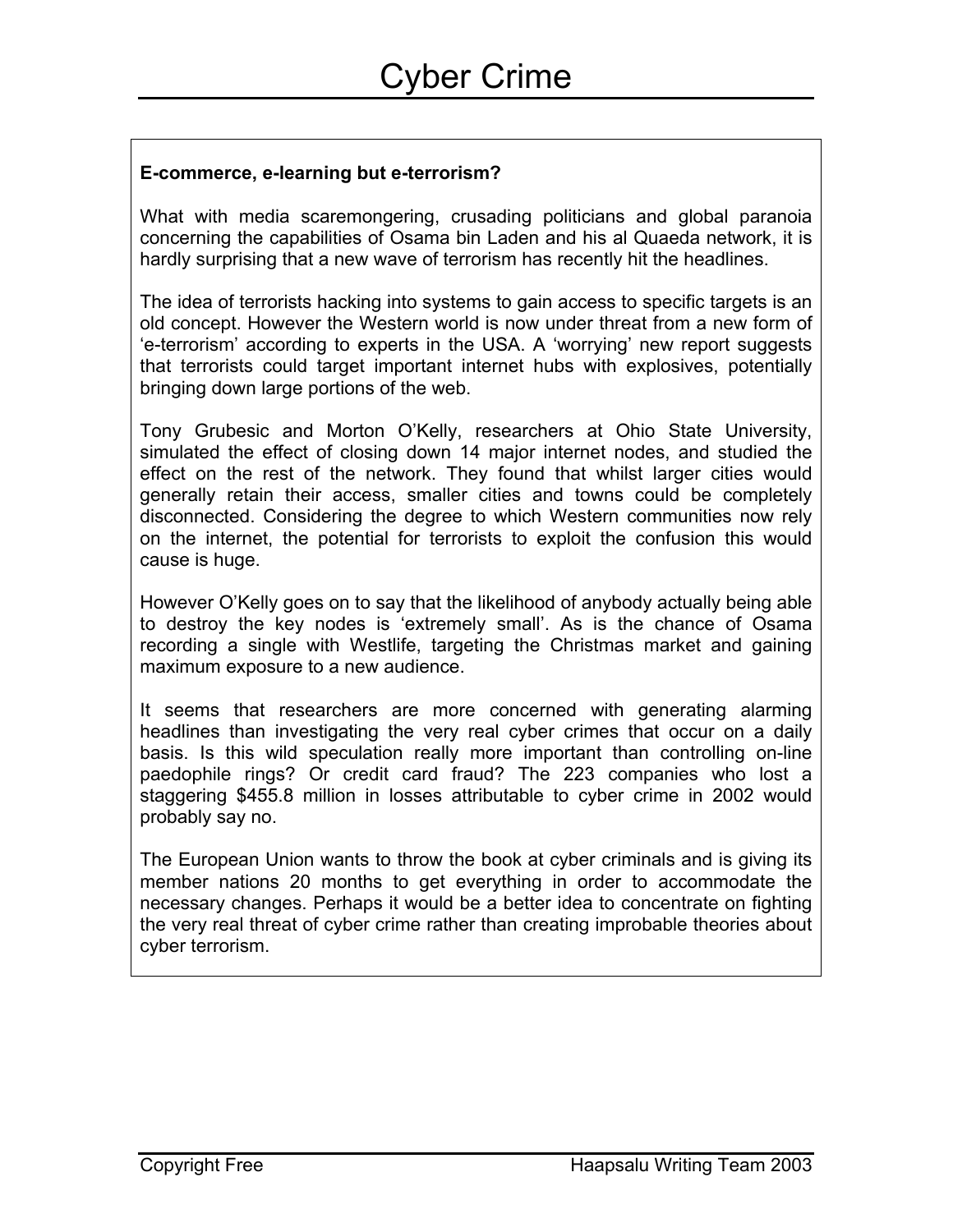- **A:** Discuss the questions below in pairs:
	- 1) How do you feel when the subject of terrorism comes into conversation?
	- 2) To what extent does the media in your country exaggerate?
	- 3) How much does e-terrorism worry you?
	- 4) Which cyber crimes do you feel should be urgently addressed?
- **B:** Here are four cases of cyber crimes. Read the information below. As you read, consider the following questions:
	- Which has the greatest impact on society?
	- What punishment fits the crime?
	- Which is the most widespread in your country?

#### 1)

Child pornography is a global problem. Finding the suspects and the machines they are using to distribute child pornography is often the easiest part. It is difficult to track down the suspect's physical identity. The job of the police is to seize the computer and prove that the suspect deliberately surfed to illegal pornography and stored it.

#### 2)

Identity theft – the practice of credit card fraud – topped a list compiled by the Federal Trade Commission, accounting for 43 percent of the 380,000 complaints logged by the agency and other consumer-protection organisations.

#### 3)

Hacking into databases can cause chaos for people with internet bank accounts, credit accounts or utility billing. By the time an initial breach has been spotted, money may have already been debited from an account.

#### 4)

Datasec, an English company which assists the police in dealing with cyber crime, is increasingly being used by corporate clients to combat e-mail fraud. Complaints range from misuse of company internet and e-mail facilities to leaking of confidential information and interception of e-mail from board members.

## **C: Discussion Box:**

The British Government has been accused of internet snooping by a lobby group, Privacy International. Police and other officers are allegedly making around a million requests for access to data each year. Despite this, the government is keen to extend the number of public authorities with access to such information. Lawyers suggest that this contradicts the European Human Rights Act which states that there must be a good reason to interfere with personal data.

**D:** Prepare a mini-presentation to show how you would implement a cyber crime policy in your country.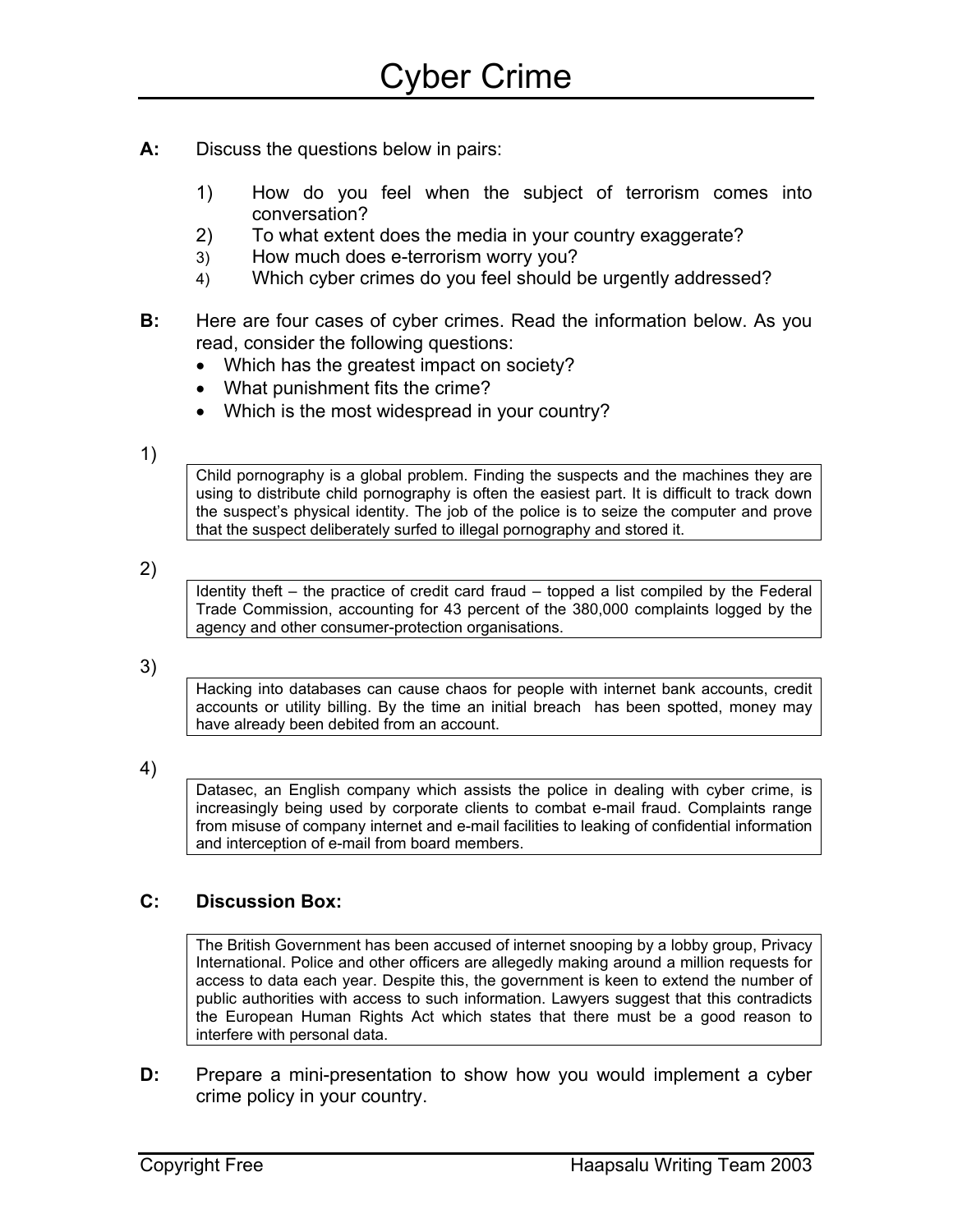## **Teacher's Notes**

**Summary:** To provide Ss with the opportunity to read and understand a complex text in English; to prepare a mini-presentation

### **Procedure:**

- 1) Show Ss transparency with words lifted from the text for one minute (see supplementary materials). Remove the transparency and ask the Ss to write down all the words they can remember. Then ask Ss to work in pairs and predict what they think the text will be about.
- 2) Hold short feedback session.
- 3) Ask Ss to read the text.
- 4) Ss re-read the text and mark any unknown vocabulary using the following code: red for unknown words, green for unfamiliar words. Ss then regroup (pairs or small groups) and ask them to compare and discuss their lists.
- 5) Hold short feedback session.
- 6) Give out worksheet and refer Ss to questions in section A. Ss discuss. T circulates and prompts discussion.
- 7) Refer Ss to instructions for section B. Ss read the four cases of cyber crime whilst considering the questions raised. **Note:** different crimes affect different sections of society – an issue which the teacher can raise
- 8) Discussion Box an interesting issue of privacy which may stimulate discussion. To be used at the teacher's discretion and

related to Ss country of residence

9) Homework – prepare a mini-presentation

**Supplementary text:** The supplementary text is an authentic letter that can be used to provoke discussion ie why do people write such letters? What sort of person would write such letters? Who would fall for schemes such as these?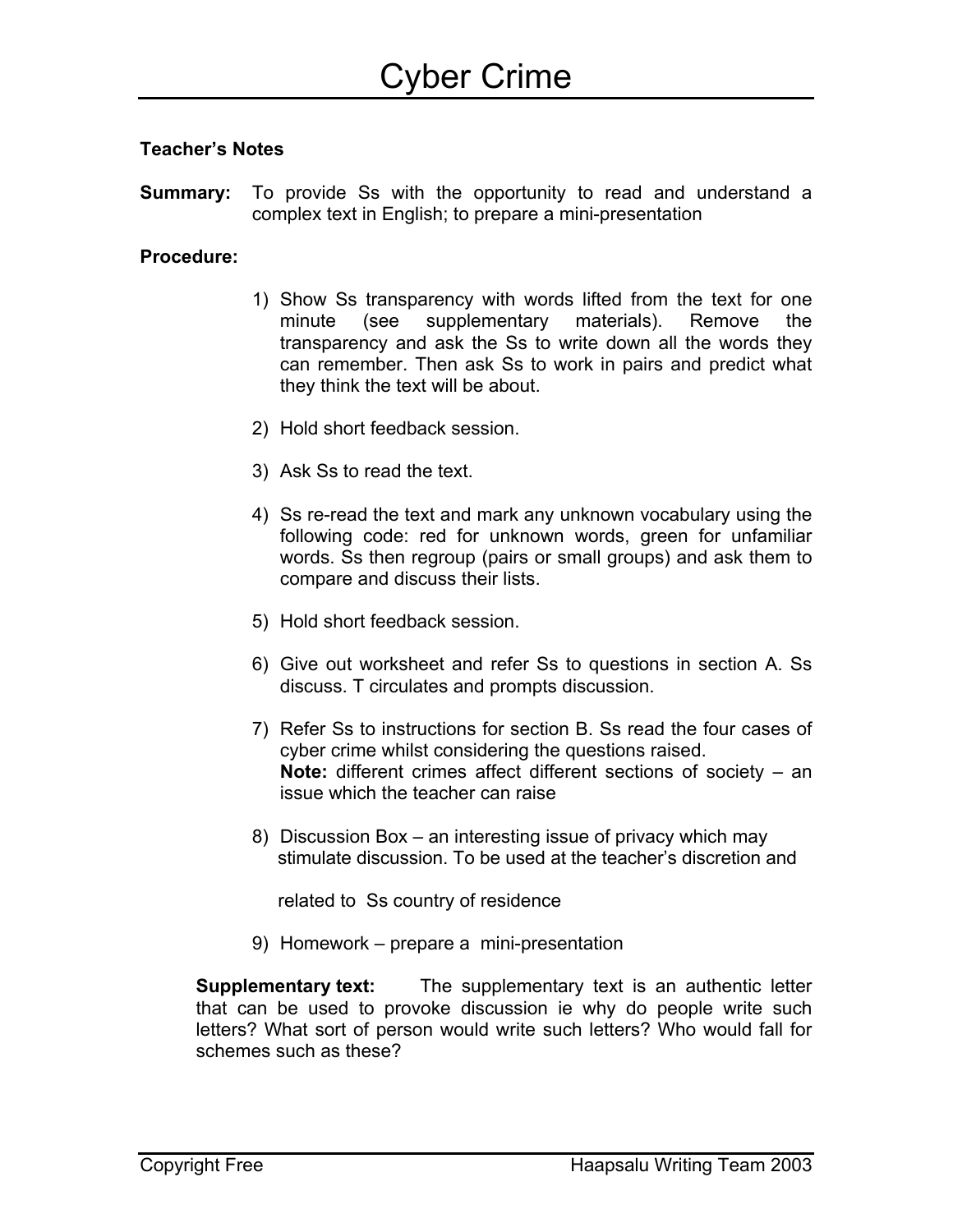**Supplementary material for OHT**

**terrorism**

**cyber crime**

**speculation**

**global paranoia**

**hacking**

**headlines**

**threat**

**explosives**

**exploit researchers**

**confusion**

**destroy**

**experts**

**alarming**